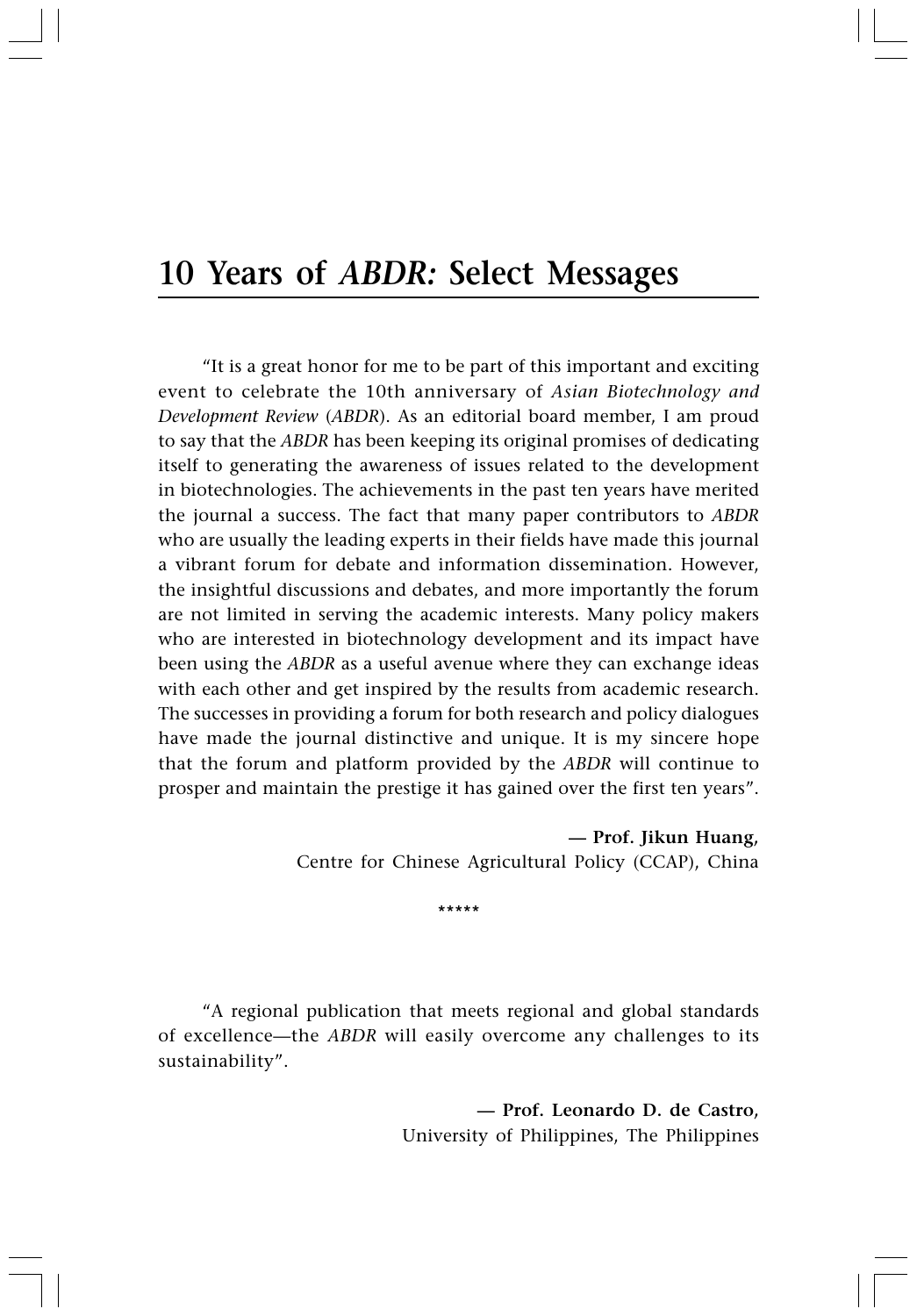122 Asian Biotechnology and Development Review

"I found very informative, educative and highly motivative for those who want to invest in this new and emerging technology. The reviews are good sources of reference materials for the postgraduate students in biotechnology and genetic engineering. The review will go a long way in promoting biotechnology in the Asian region. Thank you for your relentless efforts and hard work for bringing this technology to the doorsteps of all interested in biotechnology- researchers, entrepreneurs, bureaucrats and bio-business community. I wish another very successful decade for the *ABDR*".

> **— Dr. Naiyyum Choudhury,** Chairman, Bangladesh Academy of Sciences, Bangladesh

> > \*\*\*\*\*

"I truly appreciate your effort to make a big progress in Asia Biotech and other works. Congratulation on *ABDR's* never-ending success. I believe you and your colleagues' great work. I would like to have chance to be reviewed by *ABDR*".

> **Prof. Dongsoon Lim,** Dong-Eui University, South Korea

\*\*\*\*\*

The *Asian Biotechnology and Development Review* (*ABDR*) will shortly celebrate its 10<sup>th</sup> anniversary. Since its inception, the Review has provided an excellent platform for bringing the focus onto themes of major concern for Asia in the field of biotechnology. It has served to inform institutions in Asia and also the UNESCO Microbial Resources Centres (MIRCEN), worldwide, on the development of biotechnology within the Asian region and has been a valuable and reliable resource for these institutions. It has given visibility to biotechnology research, development and progress in Asia and played a role in leveraging scientific knowledge for the benefit of scientists in the region. It has